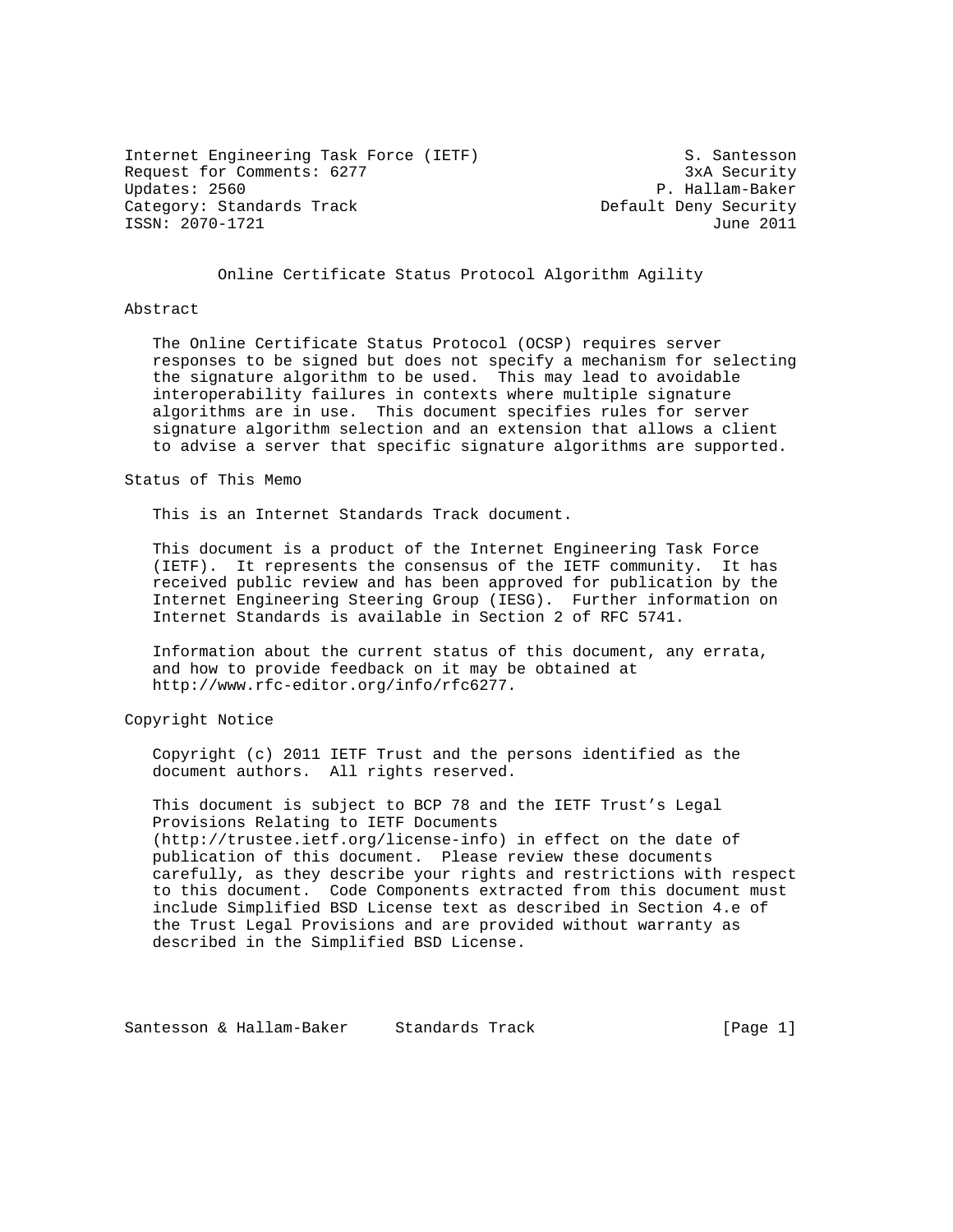# Table of Contents

|                | 2. OCSP Algorithm Agility Requirements 3                      |
|----------------|---------------------------------------------------------------|
| 3.             | Updates to Mandatory and Optional Cryptographic Algorithms  4 |
|                | Client Indication of Preferred Signature Algorithms 4         |
|                | 5. Responder Signature Algorithm Selection 5                  |
|                |                                                               |
|                |                                                               |
| б.             |                                                               |
| $7_{\odot}$    |                                                               |
|                |                                                               |
|                | 7.2. Man-in-the-Middle Downgrade Attack 7                     |
|                |                                                               |
| 8 <sub>1</sub> |                                                               |
|                |                                                               |
|                |                                                               |
|                | Appendix A.                                                   |
|                |                                                               |
|                |                                                               |

# 1. Introduction

 The Online Certificate Status Protocol (OCSP) [RFC2560] defines a protocol for obtaining certificate status information from an online service. An OCSP responder may or may not be issued an OCSP responder certificate by the certification authority (CA) that issued the certificate whose status is being queried. An OCSP responder may provide pre-signed OCSP responses or may sign responses when queried.

 RFC 2560 [RFC2560] specifies a means for an OCSP responder to indicate the signature and digest algorithms used in a response but not how those algorithms are specified. The only algorithm requirements established by that protocol specification are that the OCSP client SHALL support the Digital Signature Algorithm (DSA) sig alg-oid specified in Section 7.2.2 of [RFC2459] and SHOULD be capable of processing RSA signatures as specified in Section 7.2.1 of [RFC2459]. The only requirement placed on responders by RFC 2560 is that they SHALL support the SHA1 hashing algorithm.

 This document specifies rules for server signature algorithm selection and an extension that allows a client to advise a server that specific signature algorithms are supported.

Santesson & Hallam-Baker Standards Track [Page 2]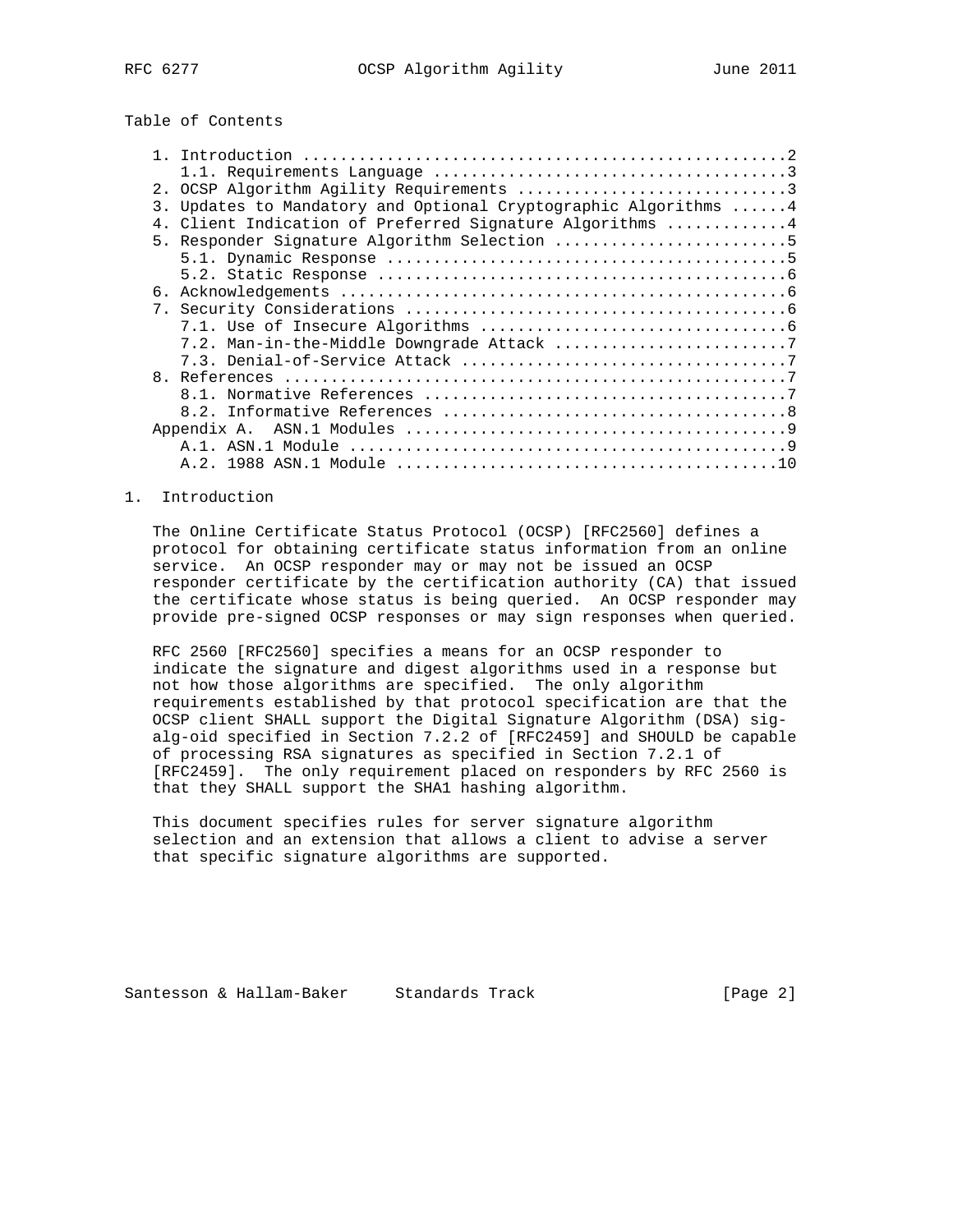### 1.1. Requirements Language

 The key words "MUST", "MUST NOT", "REQUIRED", "SHALL", "SHALL NOT", "SHOULD", "SHOULD NOT", "RECOMMENDED", "MAY", and "OPTIONAL" in this document are to be interpreted as described in RFC 2119 [RFC2119].

# 2. OCSP Algorithm Agility Requirements

 Since algorithms other than those that are mandatory to implement are allowed and since a client currently has no mechanism to indicate its algorithm preferences, there is always a risk that a server choosing a non-mandatory algorithm will generate a response that the client may not support.

 While an OCSP responder may apply rules for algorithm selection, e.g., using the signature algorithm employed by the CA for signing certificate revocation lists (CRLs) and certificates, such rules may fail in common situations:

- o The algorithm used to sign the CRLs and certificates may not be consistent with the key pair being used by the OCSP responder to sign responses.
- o A request for an unknown certificate provides no basis for a responder to select from among multiple algorithm options.

 Without modifying the protocol, the last criterion cannot be resolved through the information available from in-band signaling using the protocol described in RFC 2560 [RFC2560].

 In addition, an OCSP responder may wish to employ different signature algorithms than the one used by the CA to sign certificates and CRLs for several reasons:

- o The responder may employ an algorithm for certificate status response that is less computationally demanding than for signing the certificate itself.
- o An implementation may wish to guard against the possibility of a compromise resulting from a signature algorithm compromise by employing two separate signature algorithms.

This document describes:

 o A mechanism that allows a client to indicate the set of preferred signature algorithms.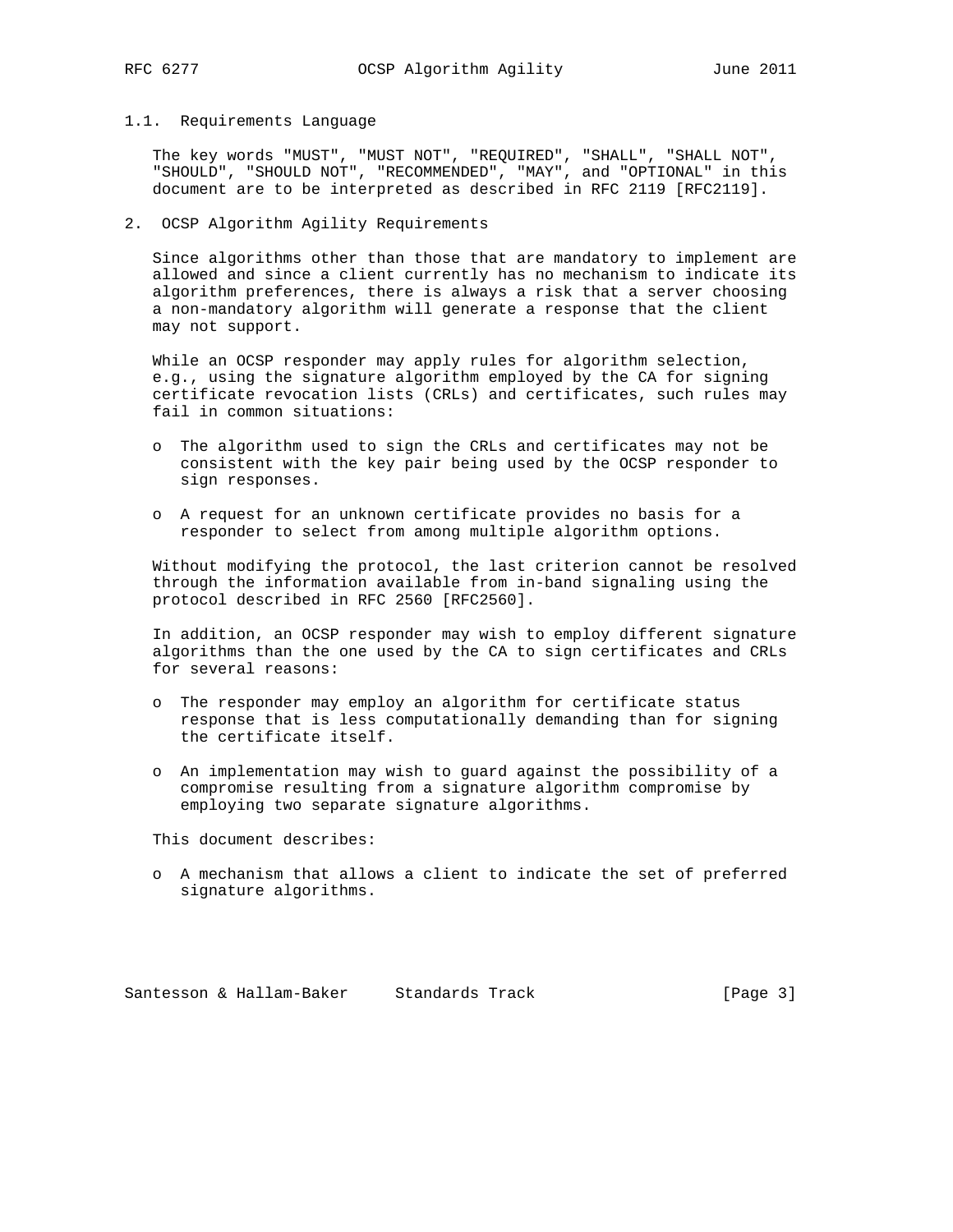- o Rules for signature algorithm selection that maximize the probability of successful operation in the case that no supported preferred algorithm(s) are specified.
- 3. Updates to Mandatory and Optional Cryptographic Algorithms

 Section 4.3 ("Mandatory and Optional Cryptographic Algorithms") of RFC 2560 [RFC2560] is updated as follows:

- OLD: Clients that request OCSP services SHALL be capable of processing responses signed used DSA keys identified by the DSA sig-alg-oid specified in section 7.2.2 of [RFC2459]. Clients SHOULD also be capable of processing RSA signatures as specified in section 7.2.1 of [RFC2459]. OCSP responders SHALL support the SHA1 hashing algorithm.
- NEW: Clients that request OCSP services SHALL be capable of processing responses signed using RSA with SHA-1 (identified by sha1WithRSAEncryption OID specified in [RFC3279]) and RSA with SHA-256 (identified by sha256WithRSAEncryption OID specified in [RFC4055]). Clients SHOULD also be capable of processing responses signed using DSA keys (identified by the id-dsa-with sha1 OID specified in [RFC3279]). Clients MAY support other algorithms.
- 4. Client Indication of Preferred Signature Algorithms

 A client MAY declare a preferred set of algorithms in a request by including a preferred signature algorithms extension in requestExtensions of the OCSPRequest [RFC2560].

id-pkix-ocsp-pref-sig-algs OBJECT IDENTIFIER ::= { id-pkix-ocsp 8 }

 PreferredSignatureAlgorithms ::= SEQUENCE OF PreferredSignatureAlgorithm

 PreferredSignatureAlgorithm ::= SEQUENCE { sigIdentifier AlgorithmIdentifier, pubKeyAlgIdentifier SMIMECapability OPTIONAL }

 The syntax of AlgorithmIdentifier is defined in Section 4.1.1.2 of RFC 5280 [RFC5280]. The syntax of SMIMECapability is defined in RFC 5751 [RFC5751].

 sigIdentifier specifies the signature algorithm the client prefers, e.g., algorithm=ecdsa-with-sha256. Parameters are absent for most common signature algorithms.

Santesson & Hallam-Baker Standards Track Track [Page 4]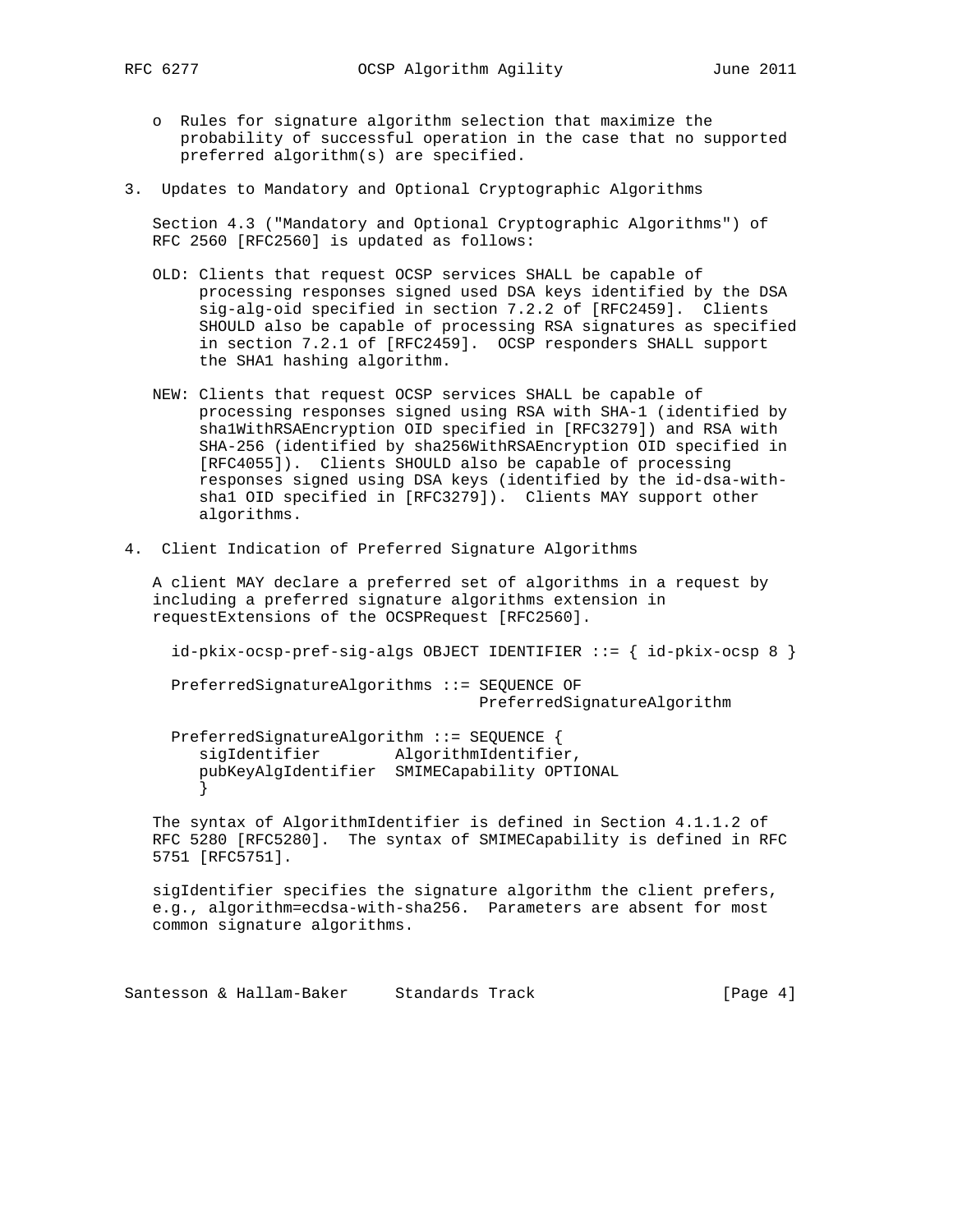pubKeyAlgIdentifier specifies the subject public key algorithm identifier the client prefers in the server's certificate used to validate the OCSP response, e.g., algorithm=id-ecPublicKey and parameters= secp256r1.

 pubKeyAlgIdentifier is OPTIONAL and provides means to specify parameters necessary to distinguish among different usages of a particular algorithm, e.g., it may be used by the client to specify what curve it supports for a given elliptic curve algorithm.

 The client MUST support each of the specified preferred signature algorithms, and the client MUST specify the algorithms in the order of preference, from the most preferred to the least preferred.

 Section 5 of this document describes how a server selects an algorithm for signing OCSP responses to the requesting client.

5. Responder Signature Algorithm Selection

 RFC 2560 [RFC2560] does not specify a mechanism for deciding the signature algorithm to be used in an OCSP response. As previously noted, this does not provide a sufficient degree of certainty as to the algorithm selected to facilitate interoperability.

5.1. Dynamic Response

 As long as the selected algorithm meets all security requirements of the OCSP responder, a responder MAY maximize the potential for ensuring interoperability by selecting a supported signature algorithm using the following order of precedence, where the first method has the highest precedence:

- 1. Select an algorithm specified as a preferred signing algorithm in the client request.
- 2. Select the signing algorithm used to sign a certificate revocation list (CRL) issued by the certificate issuer to provide status information for the certificate specified by CertID.
- 3. Select the signing algorithm used to sign the OCSPRequest.
- 4. Select a signature algorithm that has been advertised as being the default signature algorithm for the signing service using an out-of-band mechanism.
- 5. Select a mandatory or recommended signing algorithm specified for the version of the OCSP protocol in use.

Santesson & Hallam-Baker Standards Track [Page 5]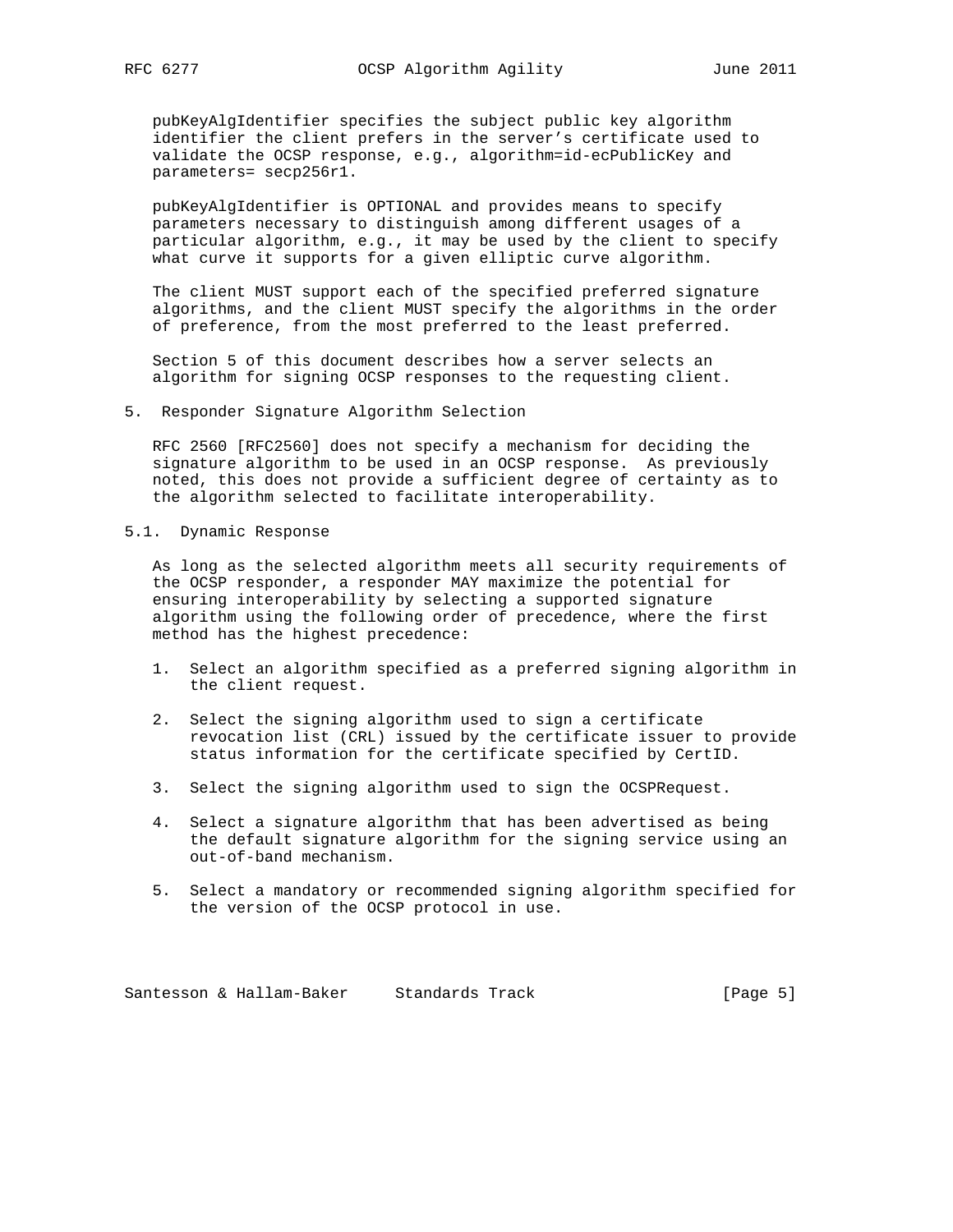A responder SHOULD always apply the lowest-numbered selection mechanism that results in the selection of a known and supported algorithm that meets the responder's criteria for cryptographic algorithm strength.

# 5.2. Static Response

 For purposes of efficiency, an OCSP responder is permitted to generate static responses in advance of a request. The case may not permit the responder to make use of the client request data during the response generation; however, the responder SHOULD still use the client request data during the selection of the pre-generated response to be returned. Responders MAY use the historical client requests as part of the input to the decisions of what different algorithms should be used to sign the pre-generated responses.

### 6. Acknowledgements

 The authors acknowledge Santosh Chokhani for the helpful comments made on earlier drafts, Sean Turner for proposing the syntax for algorithm identifiers, Jim Schaad for providing and testing the ASN.1 module in Appendix A, and Stephen Kent for valuable review and input.

7. Security Considerations

 The mechanism used to choose the response signing algorithm MUST be considered to be sufficiently secure against cryptanalytic attack for the intended application.

 In most applications, it is sufficient for the signing algorithm to be at least as secure as the signing algorithm used to sign the original certificate whose status is being queried. However, this criteria may not hold in long-term archival applications in which the status of a certificate is being queried for a date in the distant past, long after the signing algorithm has ceased to be considered trustworthy.

# 7.1. Use of Insecure Algorithms

 It is not always possible for a responder to generate a response that the client is expected to understand and that meets contemporary standards for cryptographic security. In such cases, an OCSP responder operator MUST balance the risk of employing a compromised security solution and the cost of mandating an upgrade, including the risk that the alternative chosen by end users will offer even less security or no security.

Santesson & Hallam-Baker Standards Track [Page 6]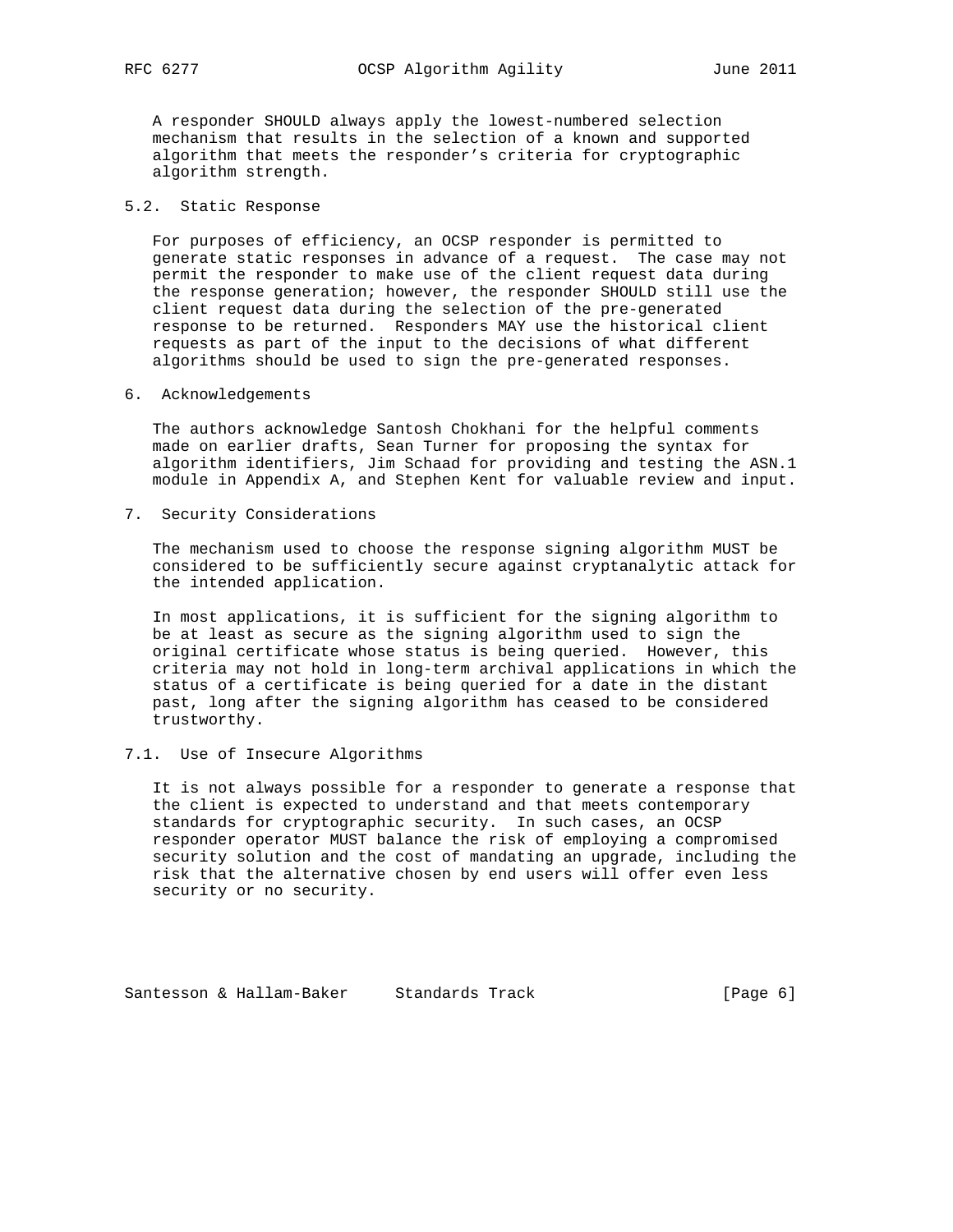In archival applications, it is quite possible that an OCSP responder might be asked to report the validity of a certificate on a date in the distant past. Such a certificate might employ a signing method that is no longer considered acceptably secure. In such circumstances, the responder MUST NOT generate a signature using a signing mechanism that is not considered acceptably secure.

 A client MUST accept any signing algorithm in a response that it specified as a preferred signing algorithm in the request. Therefore, it follows that a client MUST NOT specify a preferred signing algorithm that is either not supported or not considered acceptably secure.

7.2. Man-in-the-Middle Downgrade Attack

 The mechanism to support client indication of preferred signature algorithms is not protected against a man-in-the-middle downgrade attack. This constraint is not considered to be a significant security concern since the OCSP responder MUST NOT sign OCSP responses using weak algorithms even if requested by the client. In addition, the client can reject OCSP responses that do not meet its own criteria for acceptable cryptographic security no matter what mechanism is used to determine the signing algorithm of the response.

7.3. Denial-of-Service Attack

 Algorithm agility mechanisms defined in this document introduce a slightly increased attack surface for denial-of-service attacks where the client request is altered to require algorithms that are not supported by the server. Denial-of-service considerations from RFC 4732 [RFC4732] are relevant for this document.

- 8. References
- 8.1. Normative References
	- [RFC2119] Bradner, S., "Key words for use in RFCs to Indicate Requirement Levels", BCP 14, RFC 2119, March 1997.
	- [RFC2560] Myers, M., Ankney, R., Malpani, A., Galperin, S., and C. Adams, "X.509 Internet Public Key Infrastructure Online Certificate Status Protocol - OCSP", RFC 2560, June 1999.
	- [RFC3279] Bassham, L., Polk, W., and R. Housley, "Algorithms and Identifiers for the Internet X.509 Public Key Infrastructure Certificate and Certificate Revocation List (CRL) Profile", RFC 3279, April 2002.

Santesson & Hallam-Baker Standards Track [Page 7]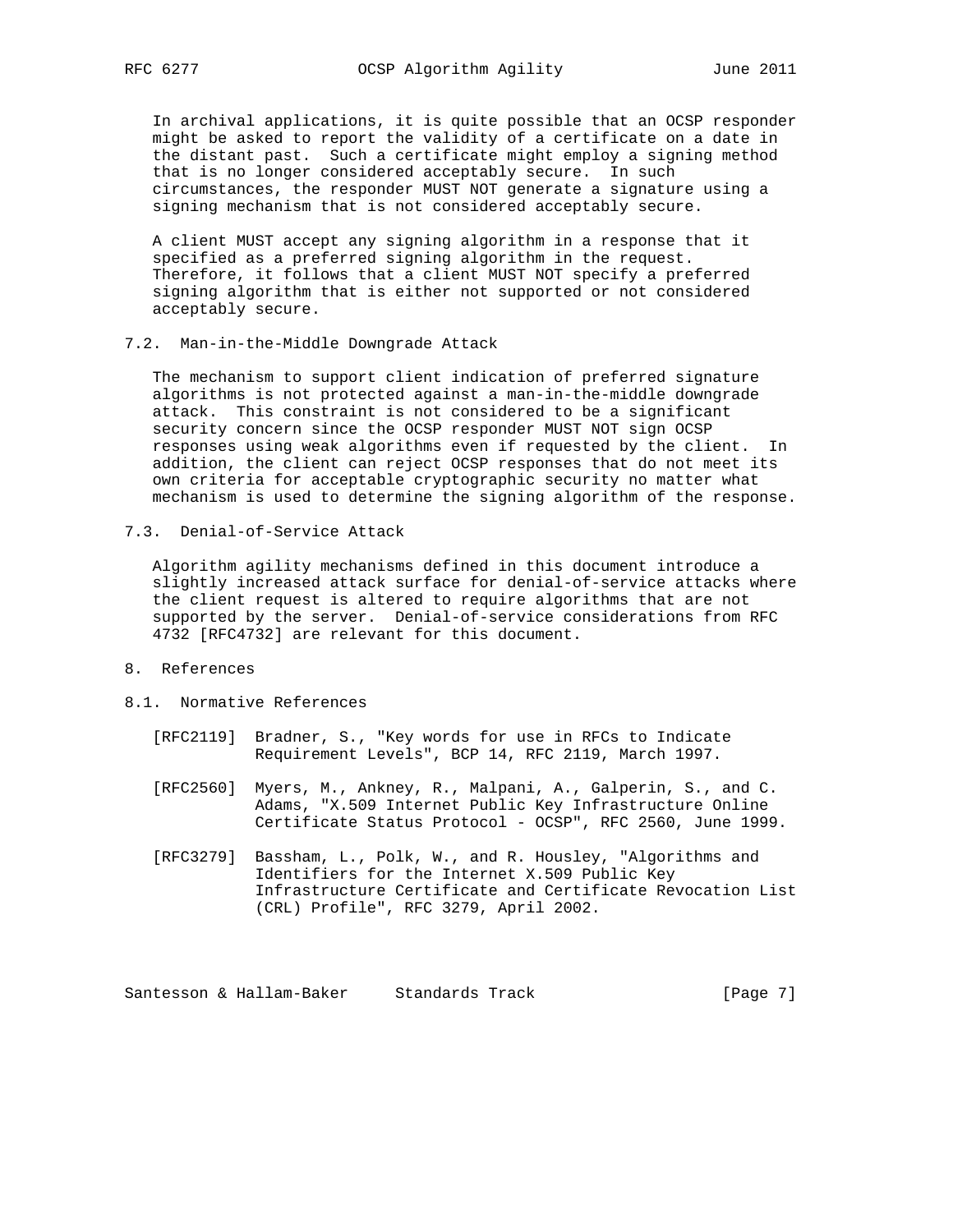- [RFC4055] Schaad, J., Kaliski, B., and R. Housley, "Additional Algorithms and Identifiers for RSA Cryptography for use in the Internet X.509 Public Key Infrastructure Certificate and Certificate Revocation List (CRL) Profile", RFC 4055, June 2005.
- [RFC5280] Cooper, D., Santesson, S., Farrell, S., Boeyen, S., Housley, R., and W. Polk, "Internet X.509 Public Key Infrastructure Certificate and Certificate Revocation List (CRL) Profile", RFC 5280, May 2008.
- [RFC5751] Ramsdell, B. and S. Turner, "Secure/Multipurpose Internet Mail Extensions (S/MIME) Version 3.2 Message Specification", RFC 5751, January 2010.
- [RFC5912] Hoffman, P. and J. Schaad, "New ASN.1 Modules for the Public Key Infrastructure Using X.509 (PKIX)", RFC 5912, June 2010.
- 8.2. Informative References
	- [RFC2459] Housley, R., Ford, W., Polk, W., and D. Solo, "Internet X.509 Public Key Infrastructure Certificate and CRL Profile", RFC 2459, January 1999.
	- [RFC4732] Handley, M., Ed., Rescorla, E., Ed., and IAB, "Internet Denial-of-Service Considerations", RFC 4732, December 2006.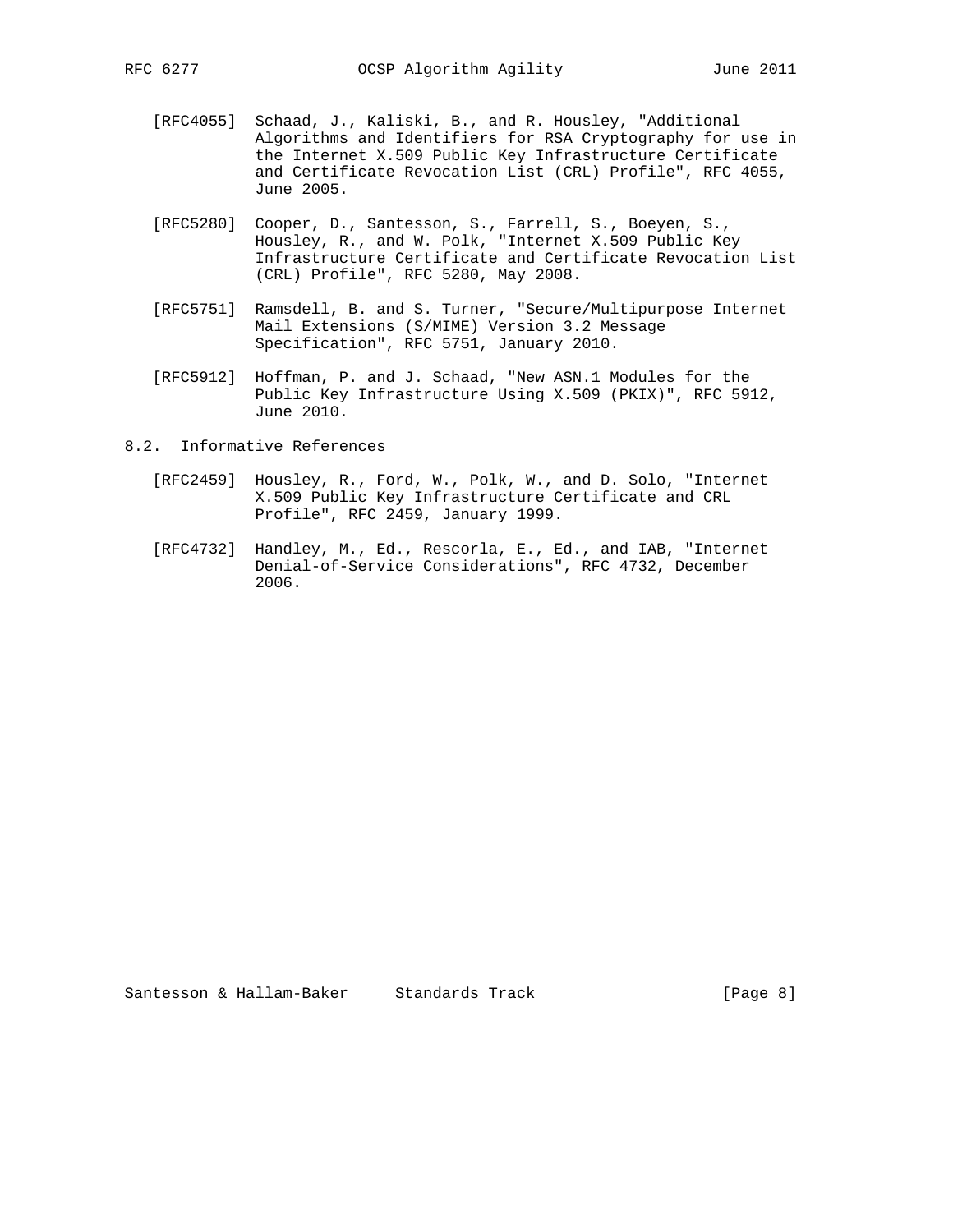Appendix A. ASN.1 Modules A.1. ASN.1 Module OCSP-AGILITY-2009 { iso(1) identified-organization(3) dod(6) internet(1) security(5) mechanisms(5) pkix(7) id-mod(0) id-mod-ocsp-agility-2009-93(66) } DEFINITIONS EXPLICIT TAGS ::= BEGIN EXPORTS ALL; -- export all items from this module IMPORTS id-pkix-ocsp FROM OCSP-2009 -- From OCSP [RFC2560]  $\{ iso(1) identified-organization(3) dod(6) internet(1) security(5)$  $mechanisms(5) pkix(7) id-mod(0) id-mod-ocsp-02(48)$  AlgorithmIdentifier{}, SMIMECapability{}, SIGNATURE-ALGORITHM, PUBLIC-KEY FROM AlgorithmInformation-2009 -- From [RFC5912]  $\{ iso(1)$  identified-organization(3) dod(6) internet(1) security(5) mechanisms(5) pkix(7) id-mod(0) id-mod-algorithmInformation-02(58) } EXTENSION FROM PKIX-CommonTypes-2009 -- From [RFC5912]  $\{ iso(1) identified-organization(3) dod(6) internet(1) security(5)$  mechanisms(5) pkix(7) id-mod(0) id-mod-pkixCommon-02(57)} ; -- Add re-preferred-signature-algorithms to the set of extensions -- for TBSRequest.requestExtensions re-preferred-signature-algorithms EXTENSION ::= { SYNTAX PreferredSignatureAlgorithms IDENTIFIED BY id-pkix-ocsp-pref-sig-algs } id-pkix-ocsp-pref-sig-algs OBJECT IDENTIFIER ::= { id-pkix-ocsp 8 } PreferredSignatureAlgorithms ::= SEQUENCE OF PreferredSignatureAlgorithm PreferredSignatureAlgorithm ::= SEQUENCE { sigIdentifier AlgorithmIdentifier{SIGNATURE-ALGORITHM, {...}}, pubKeyAlgIdentifier SMIMECapability{PUBLIC-KEY, {...}} OPTIONAL } END

Santesson & Hallam-Baker Standards Track [Page 9]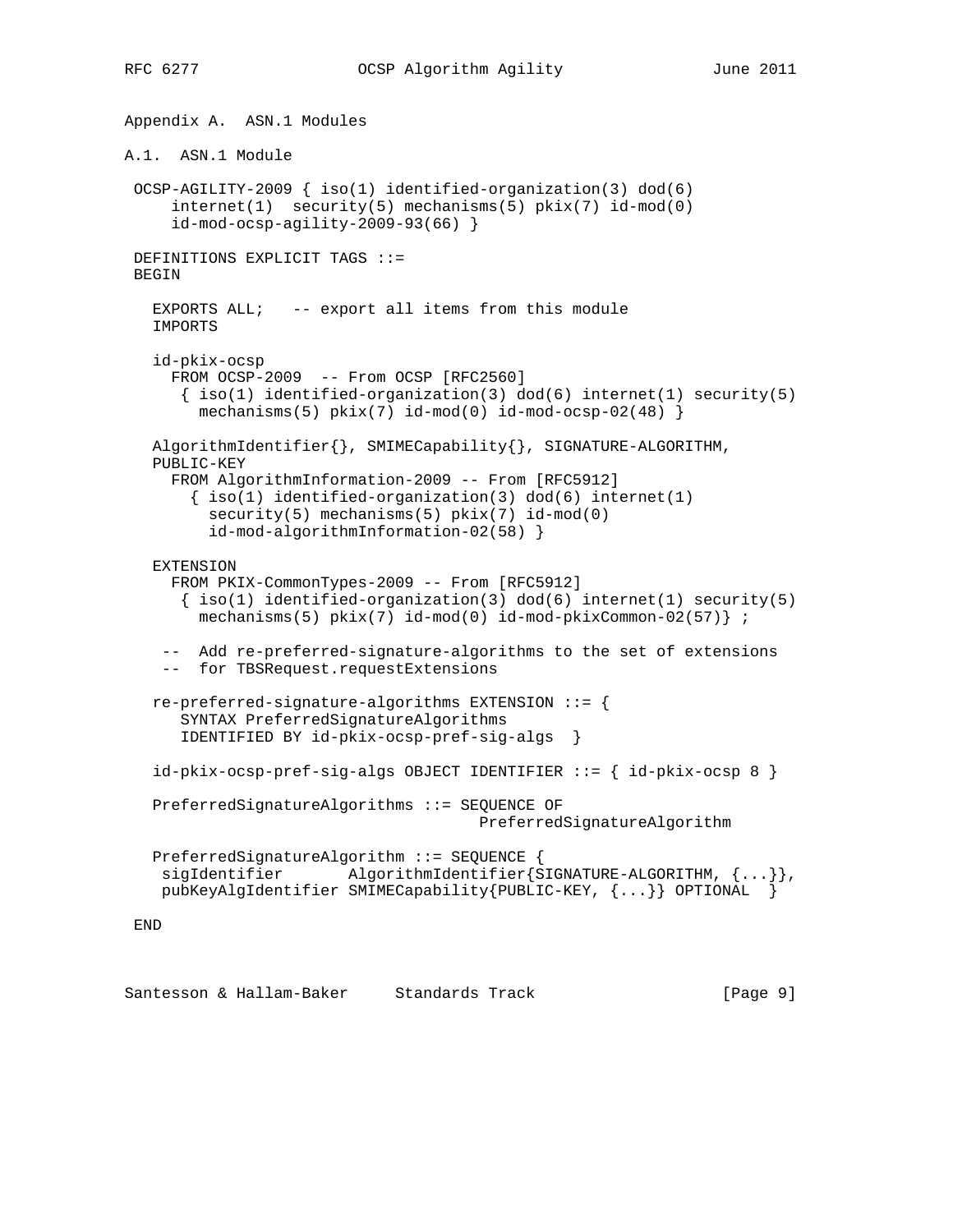```
A.2. 1988 ASN.1 Module
 OCSP-AGILITY-88 { iso(1) identified-organization(3) dod(6) internet(1)
     security(5) mechanisms(5) pkix(7) id-mod(0)
     id-mod-ocsp-agility-2009-88(67) }
 DEFINITIONS EXPLICIT TAGS ::=
 BEGIN
  -- EXPORTS ALL;
   IMPORTS
   id-pkix-ocsp -- From [RFC2560]
     FROM OCSP
     \{ iso(1) <i>identified-organization(3) <math> dod(6) <i>internet(1)</i>security(5) mechanisms(5) pkix(7) id-mod(0) id-mod-ocsp(14)}
  AlgorithmIdentifier
     FROM PKIX1Explicit88 -- From [RFC5280]
     \{ iso(1) identified-organization(3) dod(6) internet(1) security(5)
       mechanisms(5) pkix(7) id-mod(0) id-pkix1-explicit(18) ;
   SMIMECapability
    FROM SecureMimeMessageV3dot1 -- From [RFC5751]
      { iso(1) member-body(2) us(840) rsadsi(113549) pkcs(1) pkcs-9(9)
       smin(e(16) modules(0) msg-v3dot1(21) }
     id-pkix-ocsp-pref-sig-algs OBJECT IDENTIFIER ::= { id-pkix-ocsp 8 }
     PreferredSignatureAlgorithms ::= SEQUENCE OF
                                      PreferredSignatureAlgorithm
     PreferredSignatureAlgorithm ::= SEQUENCE {
       sigIdentifier AlgorithmIdentifier,
        pubKeyAlgIdentifier SMIMECapability OPTIONAL
}
```
END